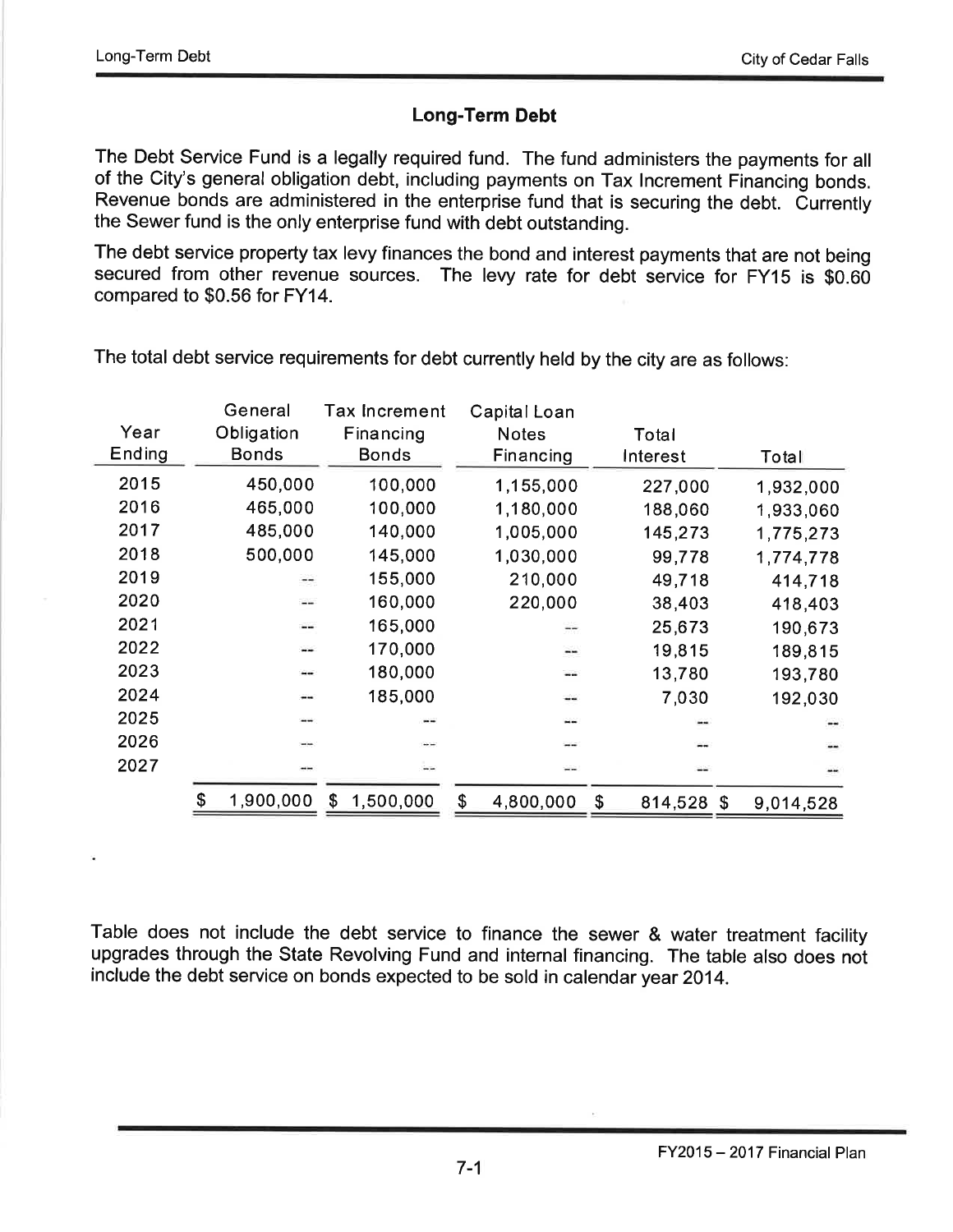

During FY12, the City issued \$4,140,000 to current refund two outstanding issuances. The refunding was undertaken to reduce total future debt service payments. The transaction resulted in an economic gain of \$304,562 and a reduction of \$309,147 in future debt service payments.

The City of Cedar Falls was upgraded to a Aa1 rating from Moody's lnvestor Services for all general obligation issuances. This was a result of Moody's recalibrating their U.S. municipal rating scale.

#### lmpact on Property Taxes

During calendar year 2014, the City expects to sell approximately \$3,400,000 in Capital Loan Notes. These proceeds will be used for various citywide projects, including Levee Improvements, New Fire Truck, Sidewalk Reconstruction, Union Road Trail, Greenhill Road Extension, and Dry Run Creek Watershed lmprovements.

During calendar year 2014, the city may sell revenue bonds to finance several sewer projects including Park Drive Lift Station and Dry Run Creek Sanitary Sewer lmprovements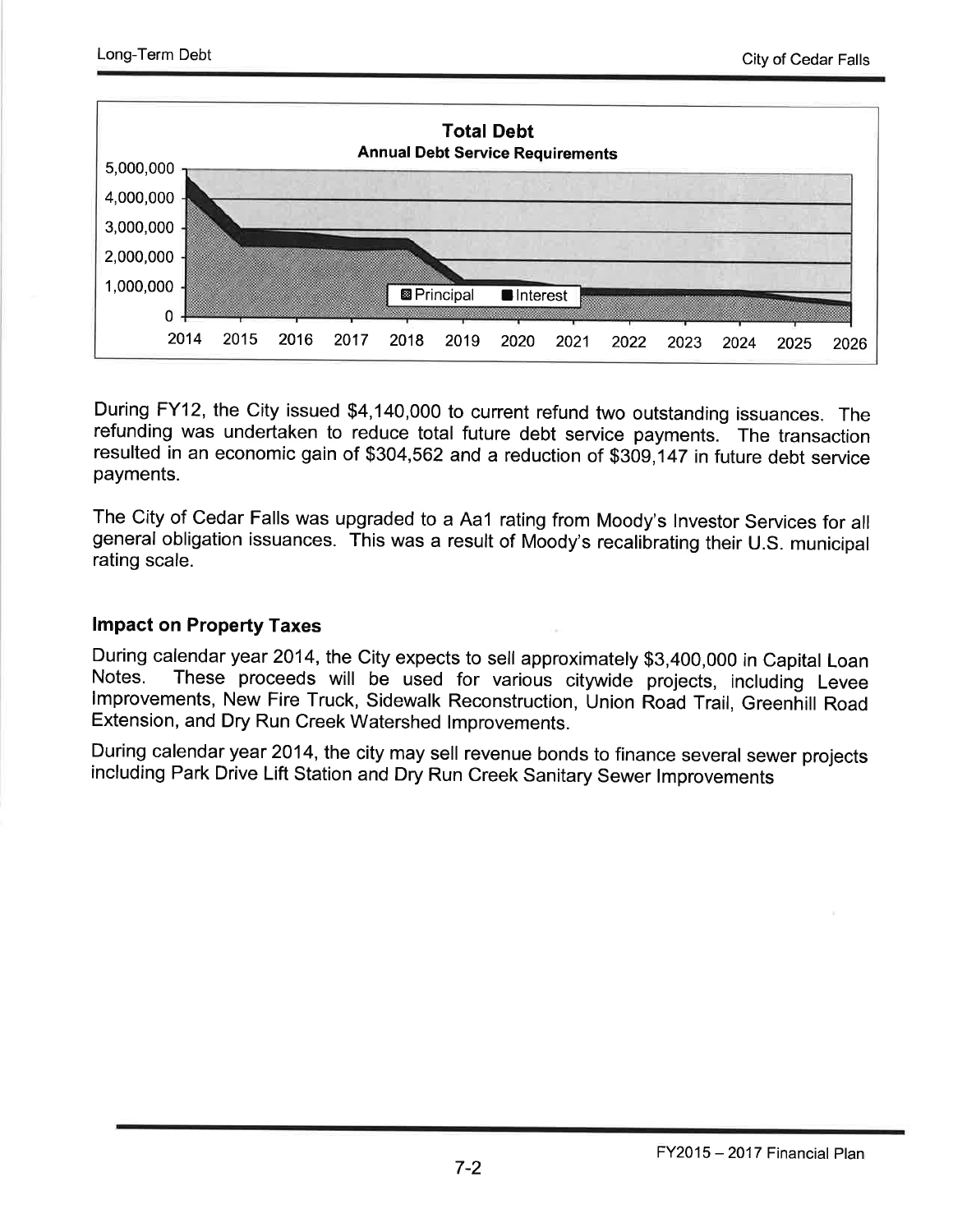

| Year  | Debt Limit  | <b>City's Debt</b> |
|-------|-------------|--------------------|
| FY05  | 83,695,100  | 28,260,000         |
| FY06  | 86,872,828  | 28,660,000         |
| FY07  | 96,587,924  | 24,555,000         |
| FY08  | 100,807,511 | 28,070,000         |
| FY09  | 114,324,931 | 24,235,000         |
| FY10  | 118,846,750 | 25,005,000         |
| FY11  | 122,094,381 | 20,770,000         |
| FY12  | 125,016,901 | 16,660,000         |
| FY13  | 132,967,751 | 13,205,000         |
| FY14  | 134,706,318 | 9,475,000 *        |
| FY15  | 138,894,590 |                    |
| $-11$ |             |                    |

\* estimate

## Debt Service Levy

The City of Cedar Falls' debt levy is very low compared to similar sized cities in lowa. This is caused by two reasons:

- 1. The City of Cedar Falls tries to maintain its outstanding debt relatively stable by only issuing replacement debt.
- 2. The City currently pays some of its debt service out of the \$8.10 levy, while maximizing the trust and agency levy.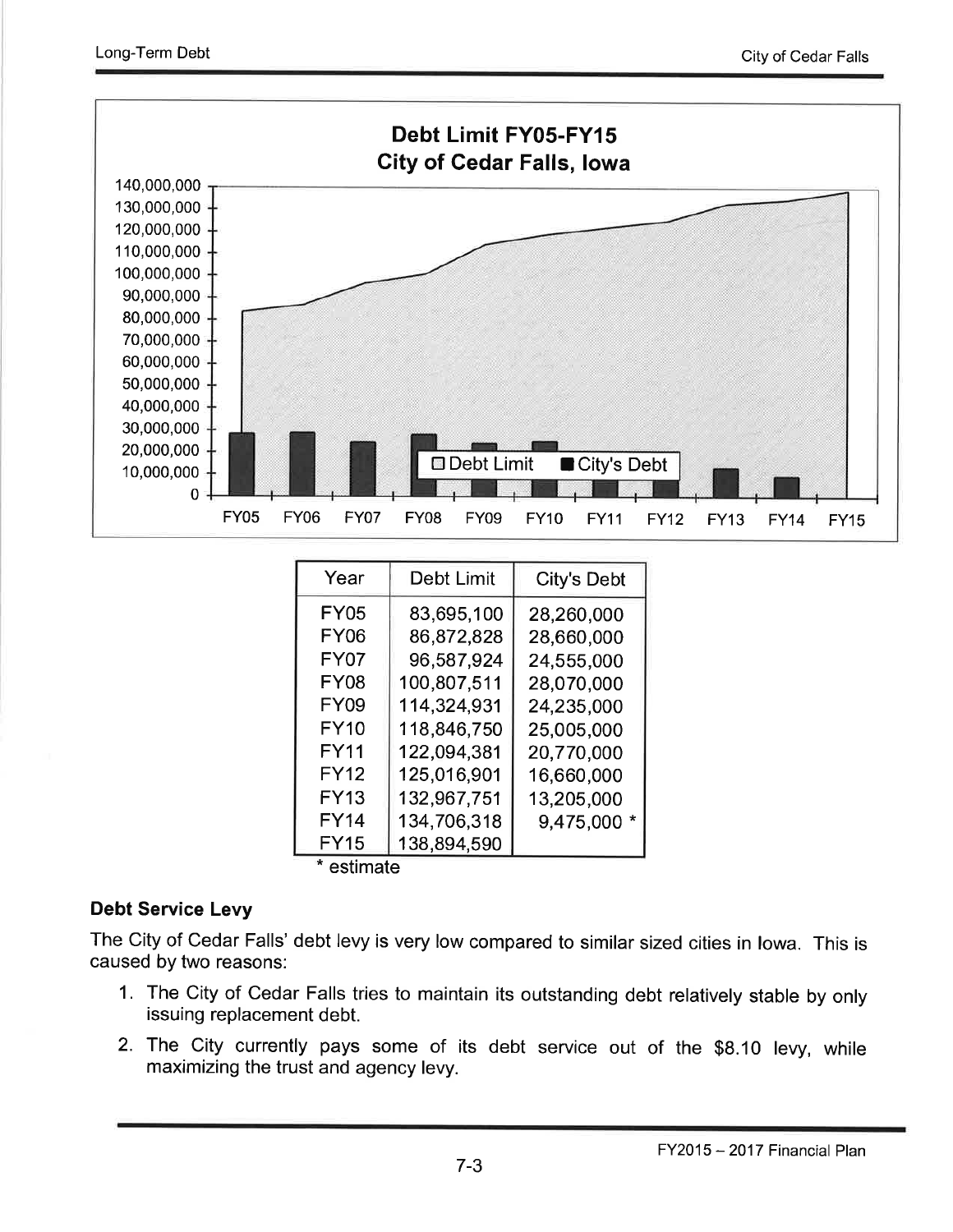By maintaining the debt service rate at low levels, taxpayers avoid fluctuations year to year from debt service. The City utilizes its Capital Improvements Program to project how projects will affect the debt service levy over the next 3-5 years.

| <b>Debt Service for lowa's Largest Citites</b> |                         |                        |               |    |                                      |           |        |           |              |                                        |           |  |  |
|------------------------------------------------|-------------------------|------------------------|---------------|----|--------------------------------------|-----------|--------|-----------|--------------|----------------------------------------|-----------|--|--|
| 6.00000                                        |                         |                        |               |    |                                      |           |        |           |              |                                        |           |  |  |
| 5.00000                                        |                         |                        |               |    |                                      |           |        |           |              |                                        |           |  |  |
| 4.00000                                        |                         |                        |               |    |                                      |           |        |           |              |                                        |           |  |  |
| 3.00000                                        |                         |                        |               |    |                                      |           |        |           |              |                                        |           |  |  |
| 2.00000                                        |                         |                        |               |    |                                      |           |        |           |              |                                        |           |  |  |
| 1.00000                                        |                         |                        |               |    |                                      |           |        |           |              |                                        |           |  |  |
| 0.00000                                        |                         |                        |               |    |                                      |           |        |           |              |                                        |           |  |  |
| <b>DU</b><br><b>CF</b>                         | <b>WDM</b><br><b>DA</b> | <b>UR</b><br><b>CL</b> | <b>CR</b>     | CB | <b>MC</b>                            | <b>WA</b> | AM     | <b>SC</b> | IC           | <b>DM</b>                              | <b>BE</b> |  |  |
|                                                | <b>FY14</b>             |                        |               |    |                                      |           |        |           |              |                                        |           |  |  |
|                                                | <b>Debt</b>             | 2010                   |               |    |                                      |           |        |           |              |                                        |           |  |  |
| <b>City</b>                                    | <b>Service</b>          | Population             |               |    |                                      |           |        |           |              |                                        |           |  |  |
| <b>Dubuque</b>                                 | 0.04823                 | 57,637                 |               |    |                                      |           |        |           |              |                                        |           |  |  |
| <b>Cedar Falls</b>                             | 0.56200                 | 39,260                 |               |    |                                      |           |        |           |              |                                        |           |  |  |
| W. Des Moines                                  | 2.00000                 | 56,609                 |               |    |                                      |           |        |           |              |                                        |           |  |  |
| Davenport                                      | 2.05000                 | 99,685                 |               |    | Cedar Falls'<br>debt service levy is |           |        |           |              |                                        |           |  |  |
| Urbandale                                      | 2.15000                 | 39,463                 | approximately |    |                                      |           | \$2.20 |           | below<br>the |                                        |           |  |  |
| Clinton                                        | 2.54716                 | 26,885                 |               |    |                                      |           |        |           |              | average of the State's fifteen largest |           |  |  |
| <b>Cedar Rapids</b>                            | 2.63605                 | 126,326                |               |    | cities.                              |           |        |           |              | If state mandated rollbacks            |           |  |  |
| <b>Council Bluffs</b>                          | 2.72909                 | 62,230                 |               |    |                                      |           |        |           |              | continue, the debt service levy may    |           |  |  |
| <b>Mason City</b>                              | 2.86429                 | 28,079                 |               |    |                                      | and FY16. |        |           |              | have to increase dramatically in FY15  |           |  |  |
| Waterloo                                       | 3.10043                 | 68,406                 |               |    |                                      |           |        |           |              |                                        |           |  |  |
| Ames                                           | 3.59946                 | 58,965                 |               |    |                                      |           |        |           |              |                                        |           |  |  |
| <b>Sioux City</b>                              | 4.01791                 | 82,684                 |               |    |                                      |           |        |           |              |                                        |           |  |  |
| lowa City                                      | 4.02965                 | 67,862                 |               |    |                                      |           |        |           |              |                                        |           |  |  |
| <b>Des Moines</b>                              | 4.11001                 | 203,433                |               |    |                                      |           |        |           |              |                                        |           |  |  |
| <b>Bettendorf</b>                              | 5.00000                 | 33,217                 |               |    |                                      |           |        |           |              |                                        |           |  |  |
| Average:                                       | 2.76295                 |                        |               |    |                                      |           |        |           |              |                                        |           |  |  |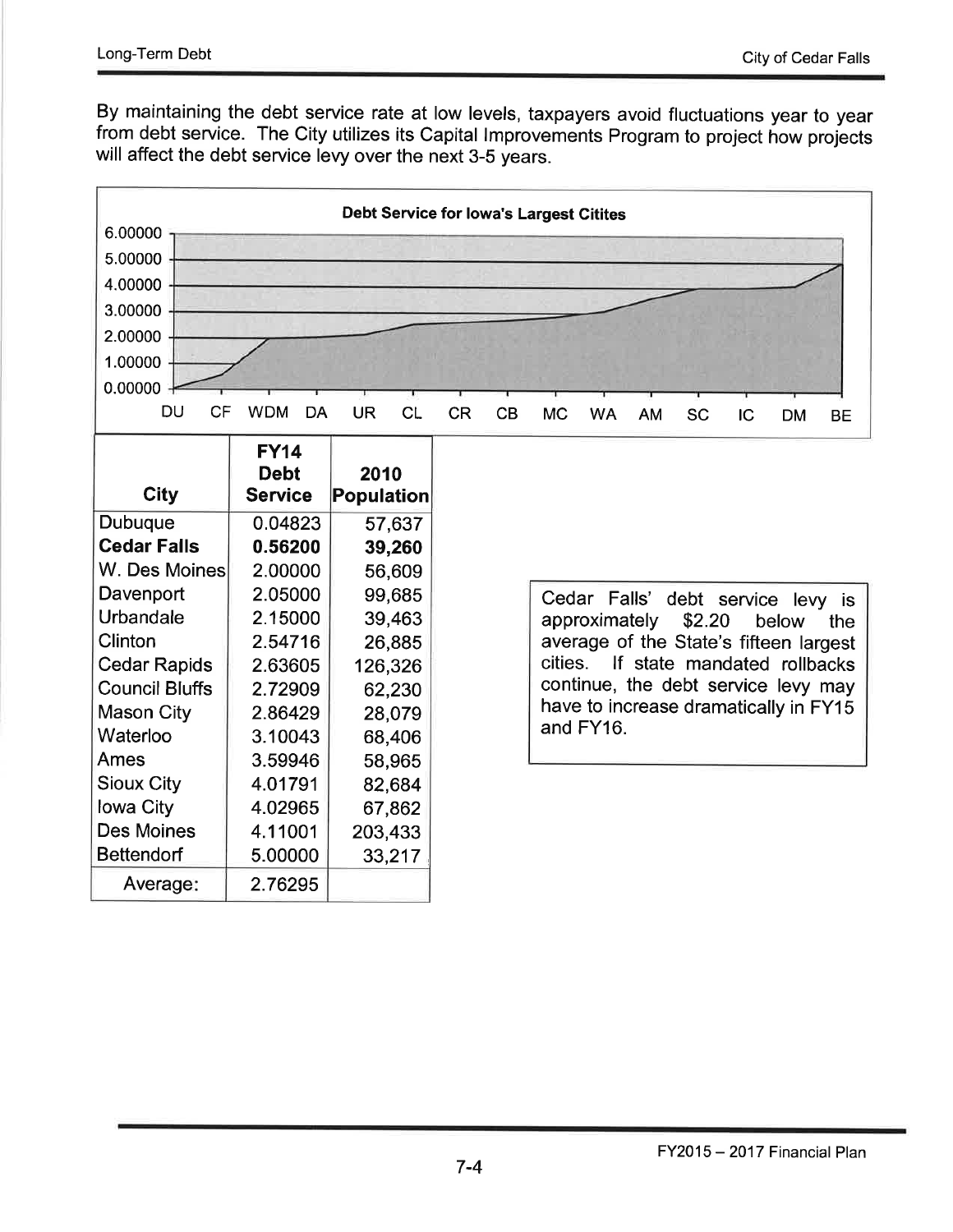## Debt Limitation

The debt limit for lowa cities is 5% of the actual value of taxable property within the City. Debt subject to the debt limit includes general obligation debt, bond anticipation notes, and revenue bonds issued pursuant to lowa Code Chapter 403 (tax increment). Revenue and special assessment bonds, except for bonds issued pursuant to lowa Code Chapter 403, are not subject to the City's debt limit. The City's debt limit for the fiscal year 2015 is based upon actual property valuation at January 1,2013.

The Constitution of the State of lowa, Article Xl, Section 3, provides as follows:

"Indebtedness of political or municipal corporations. No county, or other political or municipal corporation shall be allowed to become indebted in any manner, or for any purpose, to an amount, in the aggregate, exceeding five per centum on the value of taxable property within such county or corporation to be ascertained by the /asf Sfafe or County tax lists, previous to the incurring of such indebtedness."

The outstanding obligation debt of the City does not exceed its legal debt margin computed as follows:

Estimated actual valuation of taxable property within the City - Jan 1, 2013  $$ 2,777,891,806$ 

| Debt limit - 5% of total actual valuation<br>Debt applicable to debt limit:                       | .S | 138,894,590            |
|---------------------------------------------------------------------------------------------------|----|------------------------|
| <b>General Obligation Bonds/Notes</b><br>General Obligation Bonds/Notes - CFU Communication Bonds |    | 8,200,000<br>1,275,000 |
| Legal Debt Margin                                                                                 |    | 129,419,590            |
|                                                                                                   |    |                        |

Total net debt applicable to the limit as a percentage of debt limit  $\qquad \qquad 6.82\%$ 

|                                                                    |                  | <b>Debt History</b><br><b>Legal Debt Margin</b> |               |               |                   |
|--------------------------------------------------------------------|------------------|-------------------------------------------------|---------------|---------------|-------------------|
|                                                                    | 2010             | 2011                                            | 2012          | 2013          | 2014              |
| Debt Limit<br>Total net debt<br>applicable to                      | \$118,846,750    | \$122,094,381                                   | \$125,016,901 | \$132,967,511 | \$<br>134,706,318 |
| limit                                                              | 25,005,000       | 20,770,000                                      | 16,660,000    | 13,205,000    | 9,475,000         |
| Legal debt<br>margin                                               | \$<br>93,841,750 | \$101,324,381                                   | \$108,356,901 | \$119,762,511 | \$125,231,318     |
| Total net debt<br>applicable to<br>the limit as a<br>percentage of |                  |                                                 |               |               |                   |
| Debt Limit                                                         | 21.04%           | 17.01%                                          | 13.33%        | 9.93%         | 7.03%             |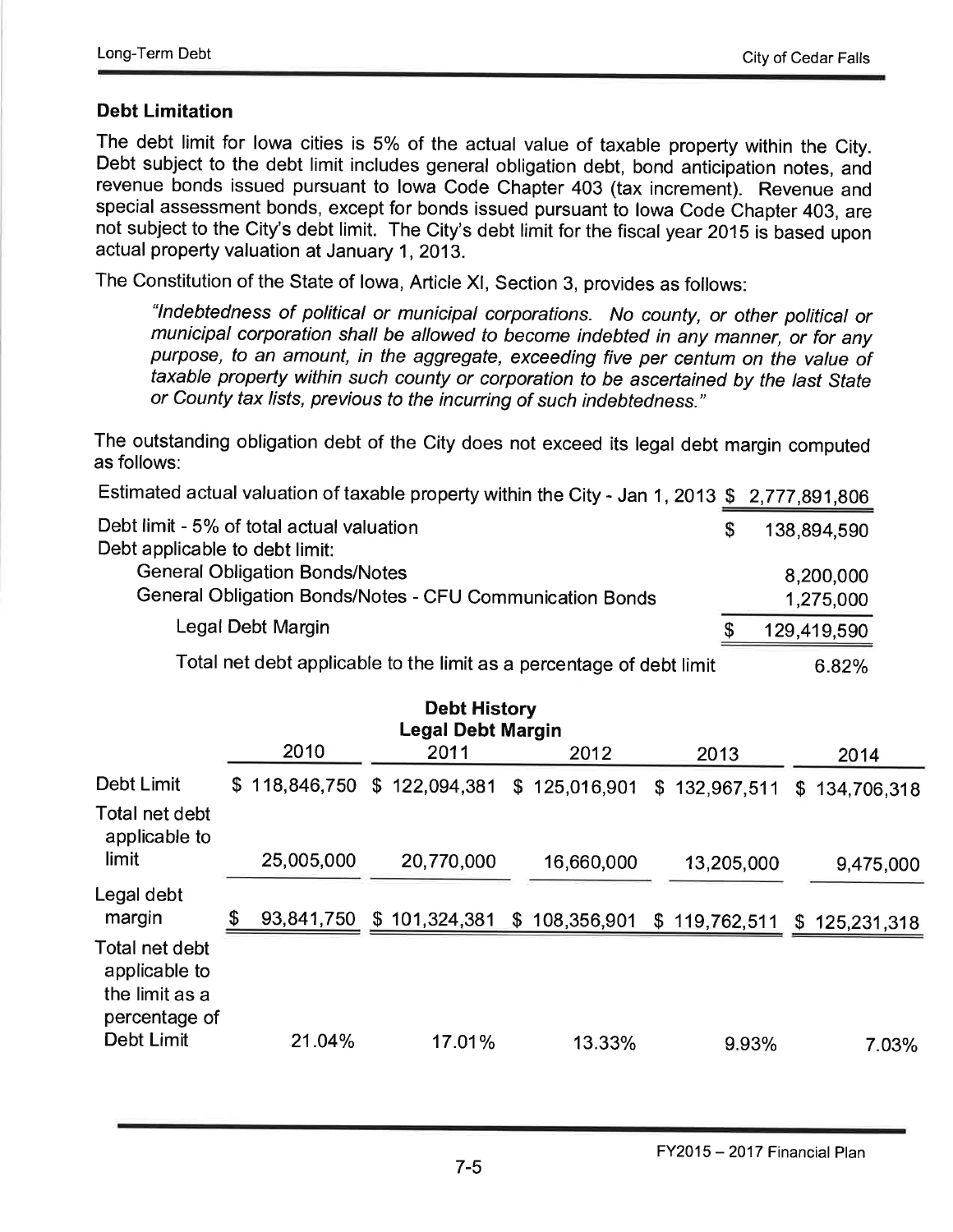| As of January 1, 2014                             |                                                          |                                                                  |                                                                          |  |  |  |  |  |
|---------------------------------------------------|----------------------------------------------------------|------------------------------------------------------------------|--------------------------------------------------------------------------|--|--|--|--|--|
| Year                                              | General<br>Obligation<br><b>Bonds</b>                    | Tax<br>Increment<br>Financing<br><b>Bonds</b>                    | Capital<br>Loan<br><b>Notes</b>                                          |  |  |  |  |  |
| 2014<br>2015<br>2016<br>2017<br>2018<br>2019-2025 | 435,000<br>450,000<br>465,000<br>485,000<br>500,000<br>O | 605,000<br>100,000<br>100,000<br>140,000<br>145,000<br>1,015,000 | 2,370,000<br>1,155,000<br>1,180,000<br>1,005,000<br>1,030,000<br>430,000 |  |  |  |  |  |
| Total                                             | 2,335,000                                                | 2,105,000                                                        | 7,170,000                                                                |  |  |  |  |  |

Principal Annual Maturities



# Annual Service Requirements

The annual debt service requirements to service the outstanding indebtedness of the City's are as follows:

| Year      | General<br>Obligation<br><b>Bonds</b> | Tax<br>Increment<br>Financing<br><b>Bonds</b> | Capital<br>Loan<br><b>Notes</b> |
|-----------|---------------------------------------|-----------------------------------------------|---------------------------------|
| 2014      | 515,972                               | 671,758                                       | 2,523,740                       |
| 2015      | 516,835                               | 148,938                                       | 1,266,228                       |
| 2016      | 516,760                               | 146,638                                       | 1,269,663                       |
| 2017      | 520,718                               | 184,038                                       | 1,070,518                       |
| 2018      | 518,500                               | 185,188                                       | 1,071,090                       |
| 2019-2025 | O                                     | 1,148,168                                     | 451,250                         |
| Total     | 2,588,785                             | 2,484,726                                     | 7,652,488                       |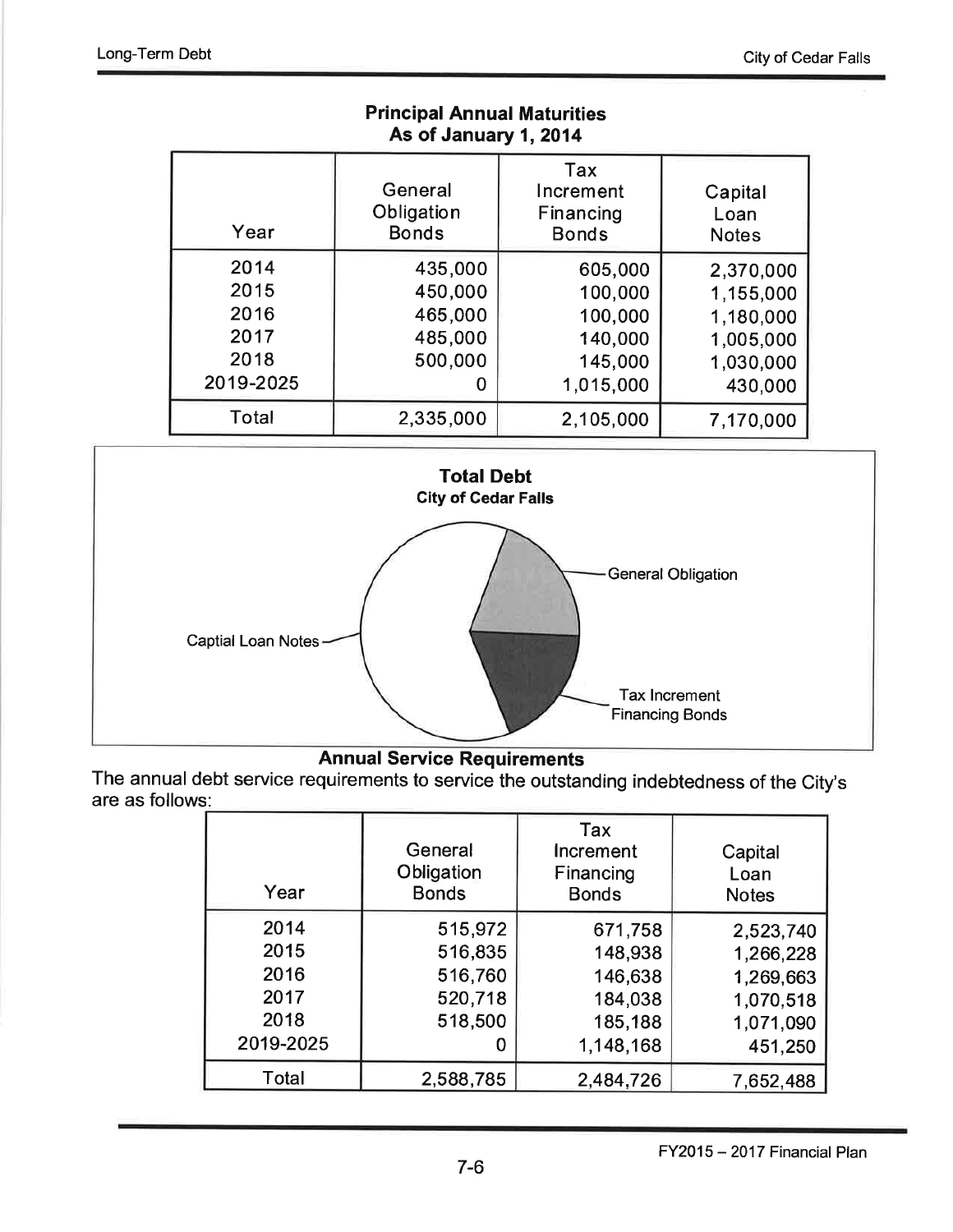### City of Cedar Falls Outstanding Bond Report As of January 1, 2014

| <b>Bonded</b><br><b>Debt</b><br><b>Description</b>                                                                                                                                            | <b>Maturity</b><br><b>Date</b>                                                                           | General<br><b>Obligation</b><br><b>Bonds/Notes</b>                                              | <b>Utility</b><br><b>Bonds</b> |
|-----------------------------------------------------------------------------------------------------------------------------------------------------------------------------------------------|----------------------------------------------------------------------------------------------------------|-------------------------------------------------------------------------------------------------|--------------------------------|
| <b>Capital Loan Notes</b><br>Sewer GO<br><b>Communication Utility</b><br><b>Capital Loan Notes</b><br>2010 TIF<br>2010 GO<br>2012 GO Bonds<br>2012 Sewer GO<br>2012 Sewer Internal Financing* | 06/01/18<br>06/01/18<br>12/01/24<br>06/01/24<br>06/01/14<br>06/01/14<br>06/01/18<br>06/01/16<br>06/01/33 | 2,380,000<br>2,335,000<br>2,900,000<br>575,000<br>375,000<br>2,420,000<br>625,000<br>15,340,000 | 1,440,000                      |
| Total                                                                                                                                                                                         |                                                                                                          | \$26,950,000                                                                                    | \$1,440,000                    |

"This represents the amounts the health trust fund and capital project fund have loaned to the sewer fund.